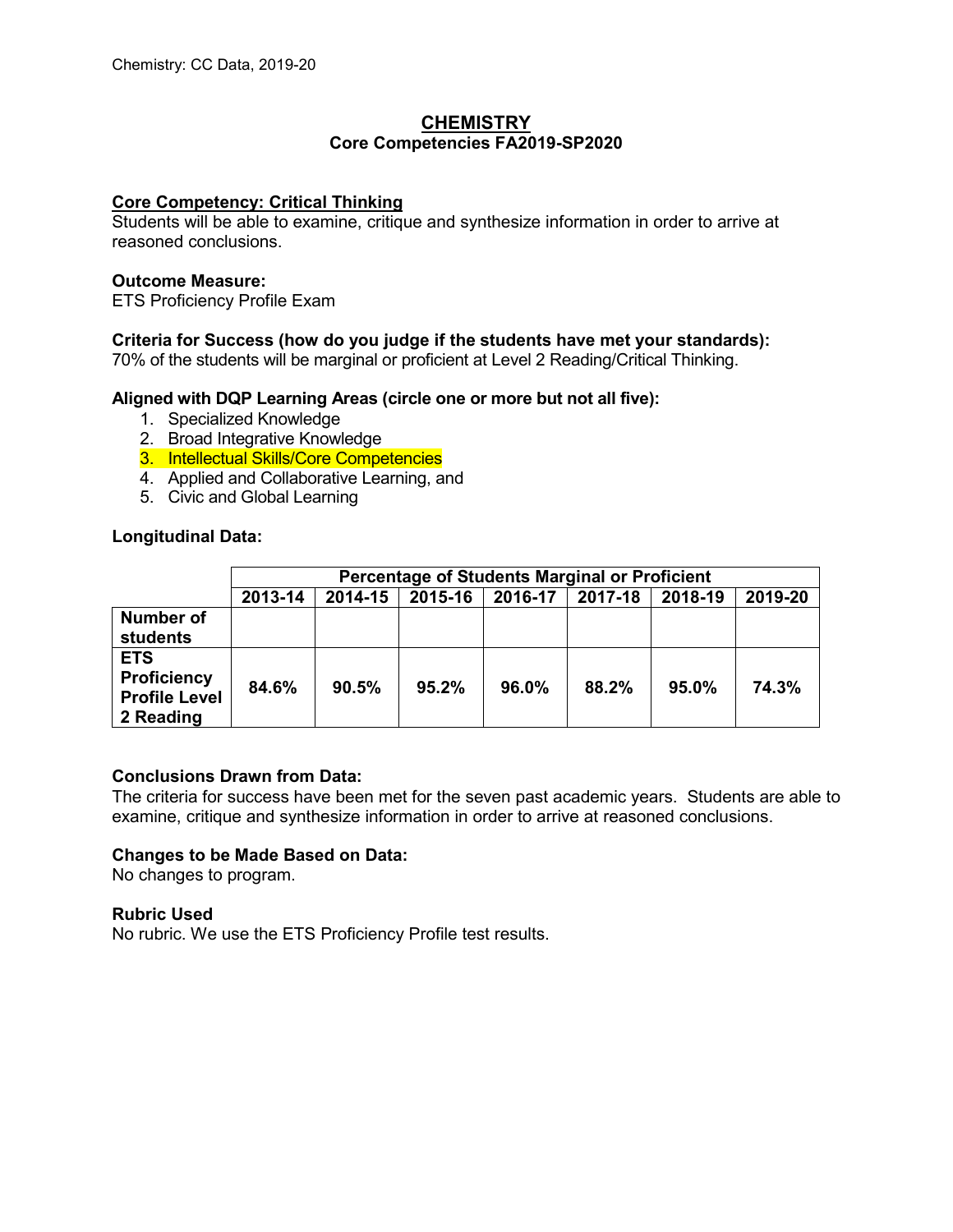# **CHEMISTRY Core Competencies**

## **Core Competency: Written**

Students will be able to effectively express ideas and information to others through written communication.

### **Outcome Measure:**

ETS Proficiency Profile Exam

# **Criteria for Success (how do you judge if the students have met your standards):**

80% of the students will be marginal or proficient at Level 2 Writing.

## **Aligned with DQP Learning Areas (circle one or more but not all five):**

- 1. Specialized Knowledge
- 2. Broad Integrative Knowledge
- 3. Intellectual Skills/Core Competencies
- 4. Applied and Collaborative Learning, and
- 5. Civic and Global Learning

## **Longitudinal Data:**

|                                                                       | <b>Percentage of Students Marginal or Proficient</b> |         |         |         |         |          |         |
|-----------------------------------------------------------------------|------------------------------------------------------|---------|---------|---------|---------|----------|---------|
|                                                                       | 2013-14                                              | 2014-15 | 2015-16 | 2016-17 | 2017-18 | 2018-19  | 2019-20 |
| <b>Number of</b><br>students                                          |                                                      |         |         |         |         |          |         |
| <b>ETS</b><br><b>Proficiency</b><br><b>Profile Level</b><br>2 Writing | 76.9%                                                | 85.7%   | 95.2%   | 88.0%   | 82.4%   | $90.0\%$ | 74.3%   |

## **Conclusions Drawn from Data:**

The criteria for success were met in all years except for 2013-14 and 2019-2020, when 76.9% and 74.3% of the students respectively were marginal or proficient at Level 2 Writing, slightly below the 80% criteria for success. Overall, students are able to effectively express ideas and information to others through written communication.

## **Changes to be Made Based on Data:**

No changes to program.

## **Rubric Used**

No rubric. We use the ETS Proficiency Profile test results.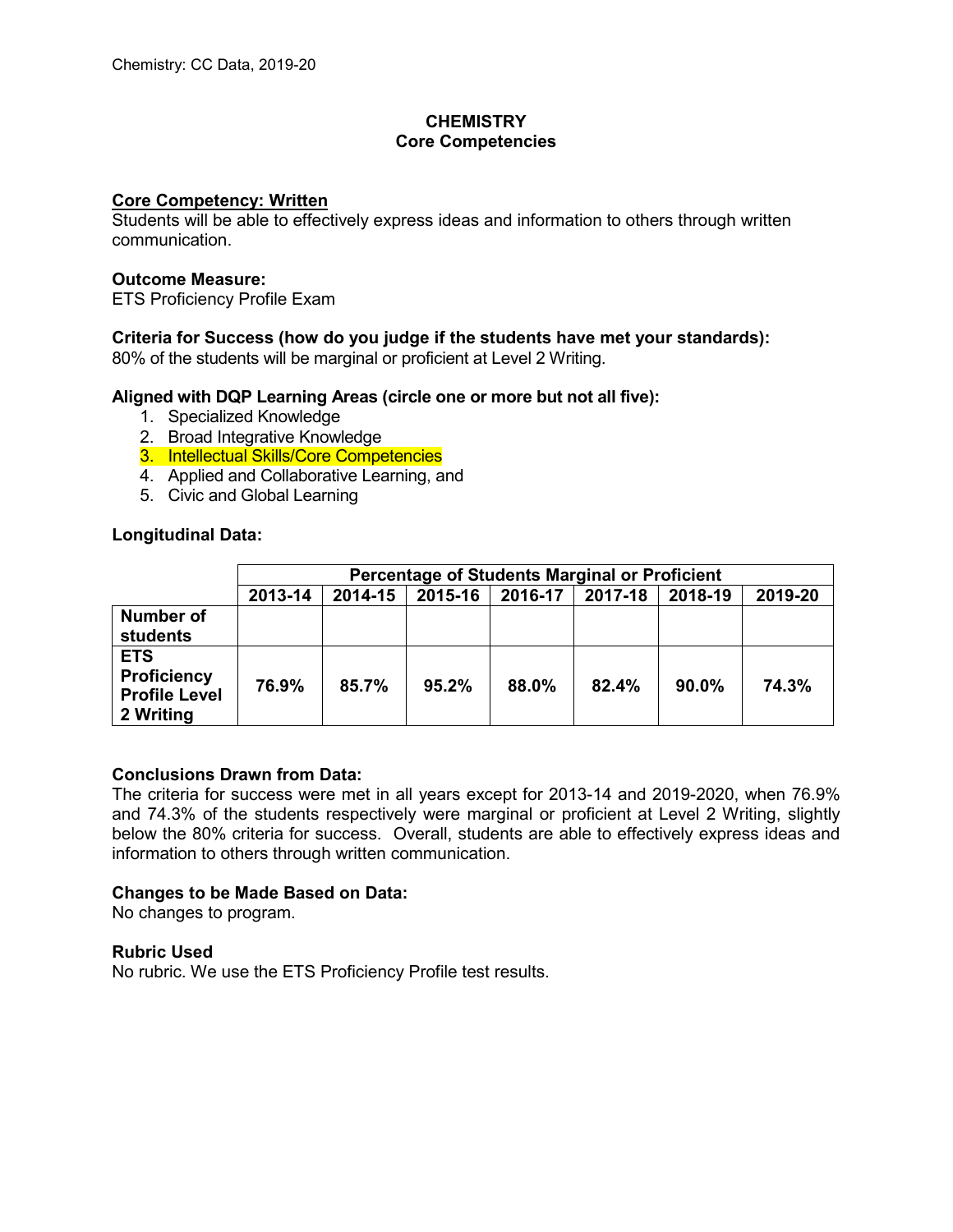# **CHEMISTRY Core Competencies**

## **Core Competency: Quantitative Reasoning**

Students will be able to solve problems that are quantitative in nature.

#### **Outcome Measure:**

ETS Proficiency Profile Exam

#### **Outcome Measure:**

ETS Proficiency Profile Exam

## **Criteria for Success (how do you judge if the students have met your standards):**

90% of the students will be marginal or proficient at Level 2 Math.

## **Aligned with DQP Learning Areas (circle one or more but not all five):**

- 1. Specialized Knowledge
- 2. Broad Integrative Knowledge
- 3. Intellectual Skills/Core Competencies
- 4. Applied and Collaborative Learning, and
- 5. Civic and Global Learning

#### **Longitudinal Data:**

|                                                                              | Percentage of Students Marginal or Proficient |         |         |         |         |         |         |
|------------------------------------------------------------------------------|-----------------------------------------------|---------|---------|---------|---------|---------|---------|
|                                                                              | 2013-14                                       | 2014-15 | 2015-16 | 2016-17 | 2017-18 | 2018-19 | 2019-20 |
| <b>Number of</b><br><b>students</b>                                          |                                               |         |         |         |         |         |         |
| <b>ETS</b><br><b>Proficiency</b><br><b>Profile</b><br>Level 2<br><b>Math</b> | 84.6%                                         | 95.2%   | 100.0%  | 100.0%  | 94.1%   | 95.0%   | 94.3%   |

## **Conclusions Drawn from Data:**

The criteria for success were met in all years except for 2013-14, when 84.6% of the students were marginal or proficient at Level 2 Math. Overall, students are able to solve problems that are quantitative in nature.

## **Changes to be Made Based on Data:**

No changes to program.

#### **Rubric Used**

No rubric. We use the ETS Proficiency Profile test results.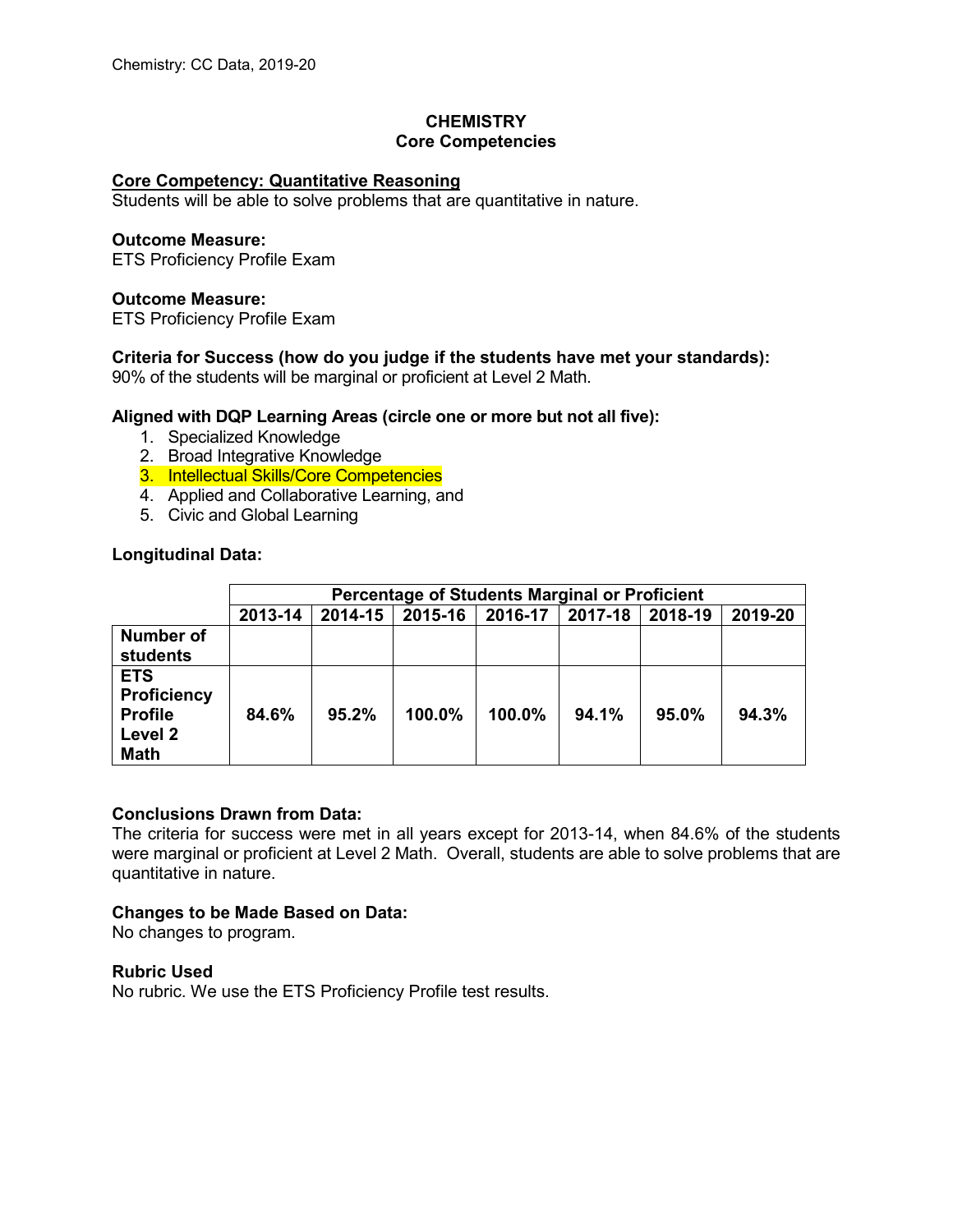# **CHEMISTRY Core Competencies**

## **Core Competency: Oral Communication**

Students will develop oral communication skills.

**Outcome Measure:** Chemistry Research Study Presentation in Chemistry Seminar (CHE4095).

**Criteria for Success:** At least 80% of students will have an average score of 3 or higher.

**Longitudinal Data:**

| % students with average<br>score of 3.0 or higher | 2015 2016 2017 2018 2019                  |  | 2020 |
|---------------------------------------------------|-------------------------------------------|--|------|
|                                                   | $n=10$   n=12   n=18   n=13   n=11   n=18 |  |      |
| <b>Oral Communication</b>                         | 100%   83.3%   100%   100%   100%   100%  |  |      |

**Conclusions Drawn from Data:** The criteria for success were met in all years 2015 – 2020. Students are successful in oral communication.

**Changes to be Made Based on Data:** No changes are necessary.

**Rubric Used:** See below.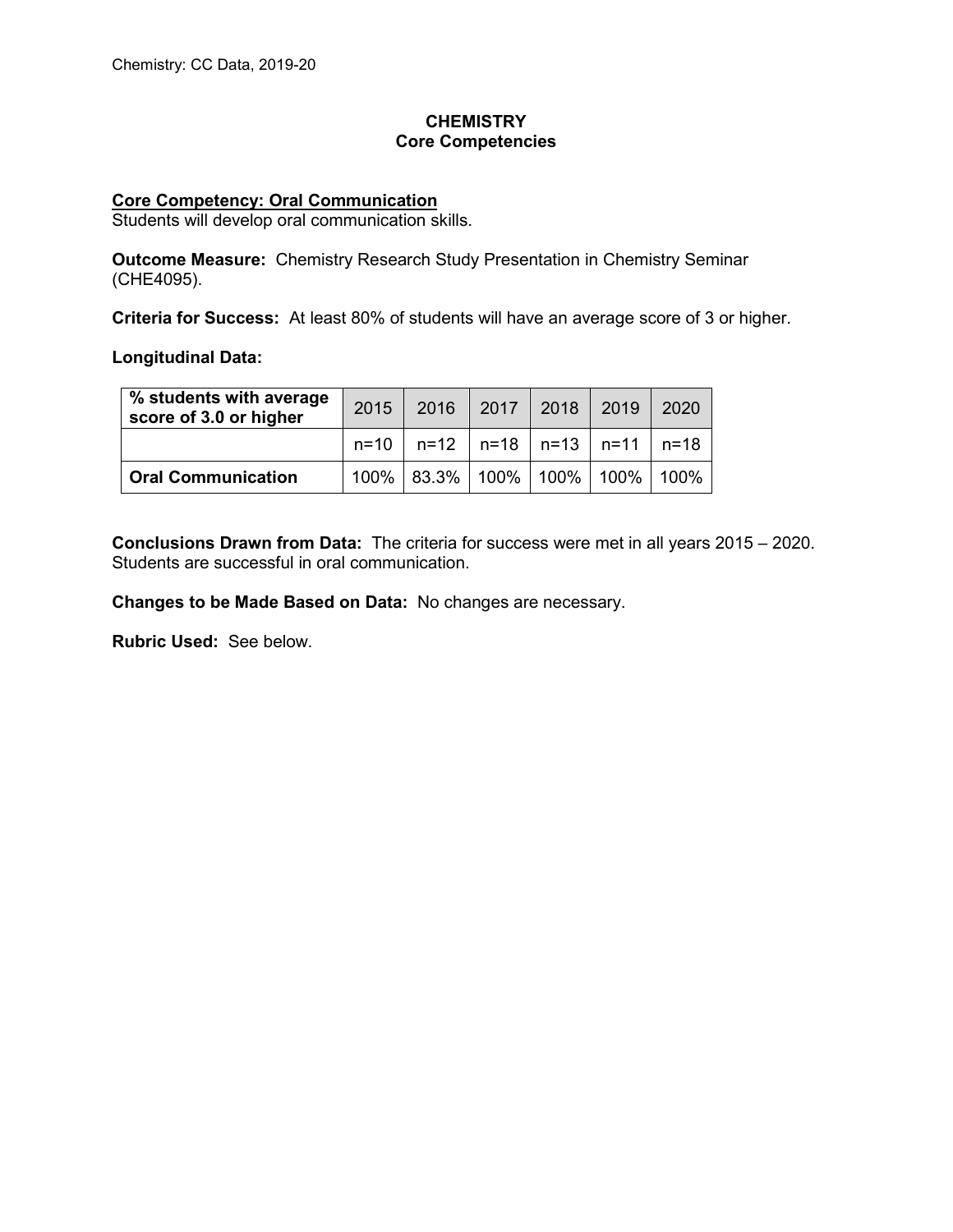# **CHEMISTRY Core Competencies**

## **Core Competency: Information Literacy**

Students will develop information literacy skills.

**Outcome Measure:** Chemistry Research Study Presentation in Chemistry Seminar (CHE4095 Spring 2016 - 2020) and Chemistry Ethics Paper in Chemistry Seminar (CHE4095 Spring 2015).

**Criteria for Success (if applicable):** At least 80% of students will have an average score of 3 or higher.

# **Longitudinal Data:**

| % students with<br>average score of<br>3.0 or higher |     | 2015   2016   2017   2018                           |  | $\vert$ 2019 | 2020                                                                |
|------------------------------------------------------|-----|-----------------------------------------------------|--|--------------|---------------------------------------------------------------------|
|                                                      |     | $n=10$   $n=12$   $n=18$   $n=13$   $n=11$   $n=18$ |  |              |                                                                     |
| Information<br>Literacy                              | 80% |                                                     |  |              | $\vert$ 91.7% $\vert$ 100% $\vert$ 84.6% $\vert$ 100% $\vert$ 94.4% |

**Conclusions Drawn from Data:** The criteria for success were met in all years 2015 – 2020. Students are successful in information literacy.

**Changes to be Made Based on Data:** No changes are necessary.

**Rubric Used:** See below.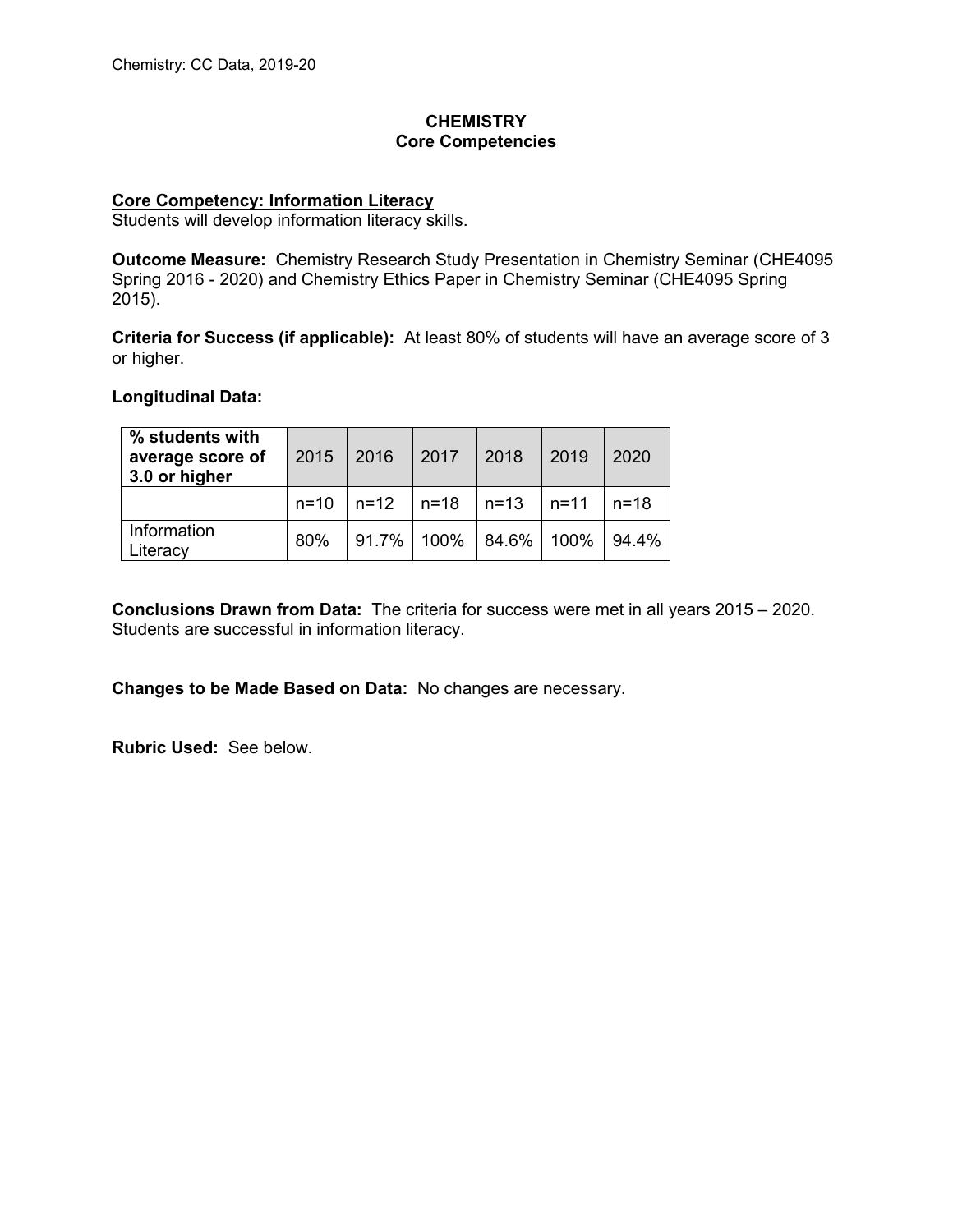|                                             | <b>Outstanding</b>                                                                                                                                                                                                                              | <b>High satisfactory</b>                                                                                                                                                                                  | Low satisfactory                                                                                                                                                                           | unsatisfactory                                                                                                                                                               |
|---------------------------------------------|-------------------------------------------------------------------------------------------------------------------------------------------------------------------------------------------------------------------------------------------------|-----------------------------------------------------------------------------------------------------------------------------------------------------------------------------------------------------------|--------------------------------------------------------------------------------------------------------------------------------------------------------------------------------------------|------------------------------------------------------------------------------------------------------------------------------------------------------------------------------|
| <b>Command of</b><br>background<br>material | Clearly knows material and<br>key facts by memory<br><b>Expands on PPT slides</b><br>Content and language<br>appropriate for audience                                                                                                           | Clearly knows key<br>$\bullet$<br>facts with a few<br>memory slips<br>Some expansion on<br>$\bullet$<br><b>PPT</b> slides<br>Partial audience<br>$\bullet$<br>adaptation of content                       | Read some information;<br>$\bullet$<br>knows some facts from<br>memory<br>No expansion on PPT slide<br>$\bullet$<br>content<br>little audience adaptation<br>of content                    | Read sentence from<br>slides<br>Dependent on notes<br>$\bullet$<br>Lack audience<br>adaptation of content                                                                    |
| <b>Organization</b>                         | Organizational pattern (specific<br>introduction and conclusion,<br>sequenced material within the<br>body, and transitions) is clearly<br>and consistently observable and is<br>skillful and makes the content of<br>the presentation cohesive. | Organizational pattern<br>(specific introduction<br>and conclusion,<br>sequenced material<br>within the body, and<br>transitions) is clearly<br>and consistently<br>observable within the<br>presentation | Organizational pattern<br>(specific introduction and<br>conclusion, sequenced material<br>within the body, and<br>transitions) is intermittently<br>observable within the<br>presentation. | Organizational pattern<br>(specific introduction and<br>conclusion, sequenced<br>material within the body, and<br>transitions) is not observable<br>within the presentation. |

# **CHE 495 rubrics (Oral Communication and Information Literacy)**